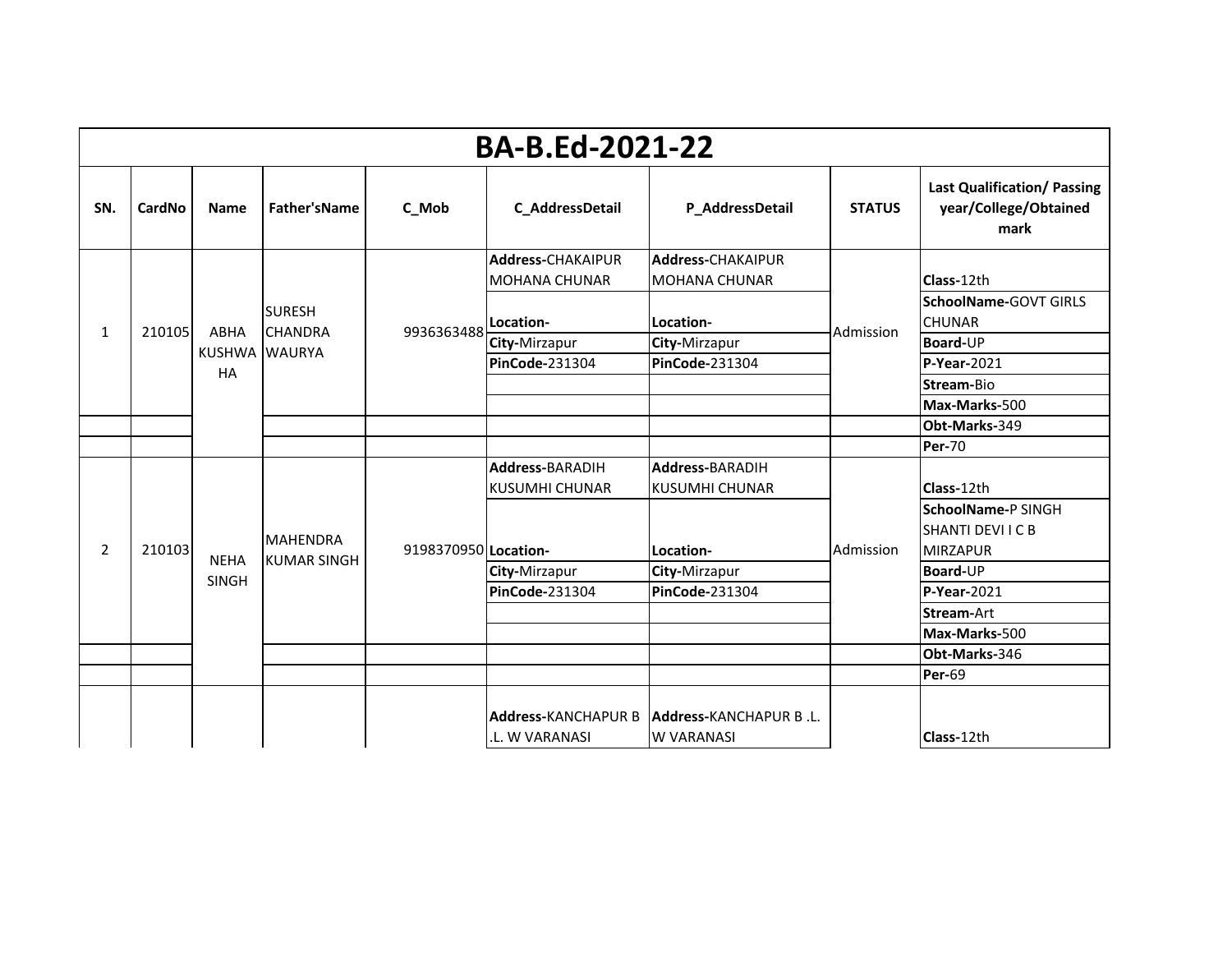|   |        |                 | <b>BIHARI LAL</b>               |                      |                         |                       |           |                                                    |
|---|--------|-----------------|---------------------------------|----------------------|-------------------------|-----------------------|-----------|----------------------------------------------------|
| 3 | 210108 | PRITI           | <b>PATEL</b>                    | 7080975008           |                         |                       | Admission | <b>SchoolName-SARDAR PATEL</b>                     |
|   |        | <b>SINGH</b>    |                                 |                      | Location-               | Location-             |           | <b>INTER COLLEGE CHANDPUR</b>                      |
|   |        |                 |                                 |                      | City-Varanasi           | City-Varanasi         |           | Board-UP                                           |
|   |        |                 |                                 |                      | PinCode-221004          | PinCode-221004        |           | P-Year-2021                                        |
|   |        |                 |                                 |                      |                         |                       |           | <b>Stream-Art</b>                                  |
|   |        |                 |                                 |                      |                         |                       |           | Max-Marks-500                                      |
|   |        |                 |                                 |                      |                         |                       |           | Obt-Marks-361                                      |
|   |        |                 |                                 |                      |                         |                       |           | <b>Per-72</b>                                      |
|   |        |                 |                                 |                      | <b>Address-NAGARPUR</b> | Address-NAGARPUR      |           |                                                    |
|   |        |                 |                                 |                      | <b>CHUNAR</b>           | <b>CHUNAR</b>         |           | Class-12th                                         |
| 4 | 210106 | <b>ABHIPSH</b>  | <b>KAUSHAL</b><br><b>KISHOR</b> | 8756508539 Location- |                         | Location-             | Admission | <b>SchoolName-SL VERMA</b><br><b>INTER COLLEGE</b> |
|   |        | <b>A PANDEY</b> | <b>PANDEY</b>                   |                      | City-Mirzapur           | City-Mirzapur         |           | <b>Board-UP</b>                                    |
|   |        |                 |                                 |                      | <b>PinCode-231304</b>   | <b>PinCode-231304</b> |           | $P-Year-2021$                                      |
|   |        |                 |                                 |                      |                         |                       |           | Stream-Art                                         |
|   |        |                 |                                 |                      |                         |                       |           | Max-Marks-500                                      |
|   |        |                 |                                 |                      |                         |                       |           | Obt-Marks-337                                      |
|   |        |                 |                                 |                      |                         |                       |           | <b>Per-67</b>                                      |
|   |        |                 |                                 |                      | Address-INDRAKUSH       | Address-INDRAKUSH     |           |                                                    |
|   |        |                 |                                 |                      | <b>KUSUMHI</b>          | <b>KUSUMHI</b>        |           | Class-12th                                         |
|   |        |                 |                                 |                      |                         |                       |           | SchoolName-P SINGH                                 |
|   |        |                 |                                 |                      |                         |                       |           | SHANTI DEVI I C B                                  |
| 5 | 210107 |                 | <b>TULASI</b><br>SUGANA SONAKAR | 9118519400 Location- |                         | Location-             | Admission | <b>MIRZAPUR</b>                                    |
|   |        |                 |                                 |                      | City-Mirzapur           | City-Mirzapur         |           | Board-UP                                           |
|   |        | SONAKAR         |                                 |                      | <b>PinCode-231304</b>   | <b>PinCode-231304</b> |           | P-Year-2021                                        |
|   |        |                 |                                 |                      |                         |                       |           | <b>Stream-Art</b>                                  |
|   |        |                 |                                 |                      |                         |                       |           | Max-Marks-500                                      |
|   |        |                 |                                 |                      |                         |                       |           | Obt-Marks-326                                      |
|   |        |                 |                                 |                      |                         |                       |           | <b>Per-65</b>                                      |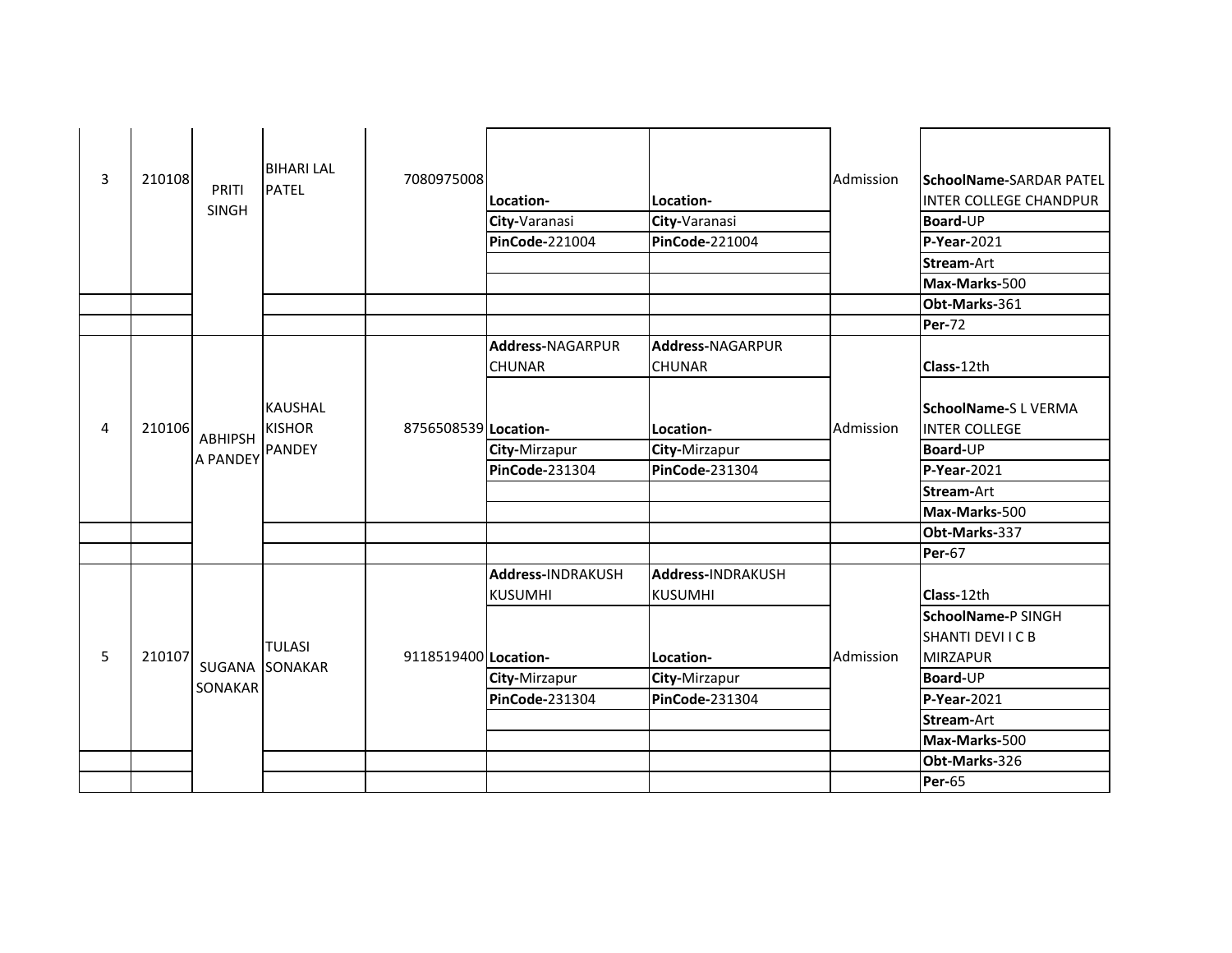|                |        |                                             |                                 |                       | Address-AGARSANDA                           | Address-AGARSANDA                                        |           |                                                                                         |
|----------------|--------|---------------------------------------------|---------------------------------|-----------------------|---------------------------------------------|----------------------------------------------------------|-----------|-----------------------------------------------------------------------------------------|
|                |        |                                             |                                 |                       | <b>BALLIA</b>                               | <b>BALLIA</b>                                            |           | Class-12th                                                                              |
| 6              | 210114 | <b>AMIT</b><br><b>KUMAR</b><br><b>VERMA</b> | <b>BALIRAM</b><br>PRASAD        | 73986994584 Location- | City-Ballia<br>PinCode-277001               | Location-<br>City-Ballia<br>PinCode-277001               | Admission | <b>SchoolName-REOTI INTER</b><br><b>COLLEGE REOTI BALLIA</b><br>Board-UP<br>P-Year-2018 |
|                |        |                                             |                                 |                       |                                             |                                                          |           | Stream-Math                                                                             |
|                |        |                                             |                                 |                       |                                             |                                                          |           | Max-Marks-500                                                                           |
|                |        |                                             |                                 |                       |                                             |                                                          |           | Obt-Marks-315                                                                           |
|                |        |                                             |                                 |                       | Address-BITTHALPUR<br><b>SIKAR MIRZAPUR</b> | Address-BITTHALPUR<br><b>SIKAR MIRZAPUR</b>              |           | Per-63<br>Class-12th                                                                    |
| $\overline{7}$ | 210110 | <b>JAMUNA</b>                               | <b>SHYAM PAL</b>                | 7454948816 Location-  |                                             | Location-                                                | Admission | SchoolName-P D N D INTER<br><b>COLLEGE CHUNAR</b><br><b>MIRZAPUR</b>                    |
|                |        | PAL                                         |                                 |                       | City-Mirzapur                               | City-Mirzapur                                            |           | Board-UP                                                                                |
|                |        |                                             |                                 |                       | PinCode-231306                              | PinCode-231306                                           |           | P-Year-2018                                                                             |
|                |        |                                             |                                 |                       |                                             |                                                          |           | Stream-Math                                                                             |
|                |        |                                             |                                 |                       |                                             |                                                          |           | Max-Marks-500<br>Obt-Marks-324<br><b>Per-65</b>                                         |
|                |        |                                             |                                 |                       |                                             |                                                          |           |                                                                                         |
|                |        |                                             |                                 |                       |                                             |                                                          |           |                                                                                         |
|                |        |                                             |                                 |                       | DURGAKHUNDH                                 | Address-GASIYARUTOLA Address-GASIYARUTOLA<br>DURGAKHUNDH |           | Class-12th                                                                              |
| 8              | 210115 | PRIYA<br>SHARMA                             | <b>RAMNAND</b><br><b>SHARMA</b> | 7068335988            | Location-                                   | Location-                                                | Admission | SchoolName-GOPI RADHA<br><b>BALIKA INTER COLLEGE</b><br><b>VARANASI</b>                 |
|                |        |                                             |                                 |                       | City-Varanasi                               | City-Varanasi                                            |           | Board-UP                                                                                |
|                |        |                                             |                                 |                       | <b>PinCode-221005</b>                       | PinCode-221005                                           |           | P-Year-2020                                                                             |
|                |        |                                             |                                 |                       |                                             |                                                          |           | <b>Stream-Art</b>                                                                       |
|                |        |                                             |                                 |                       |                                             |                                                          |           | Max-Marks-500                                                                           |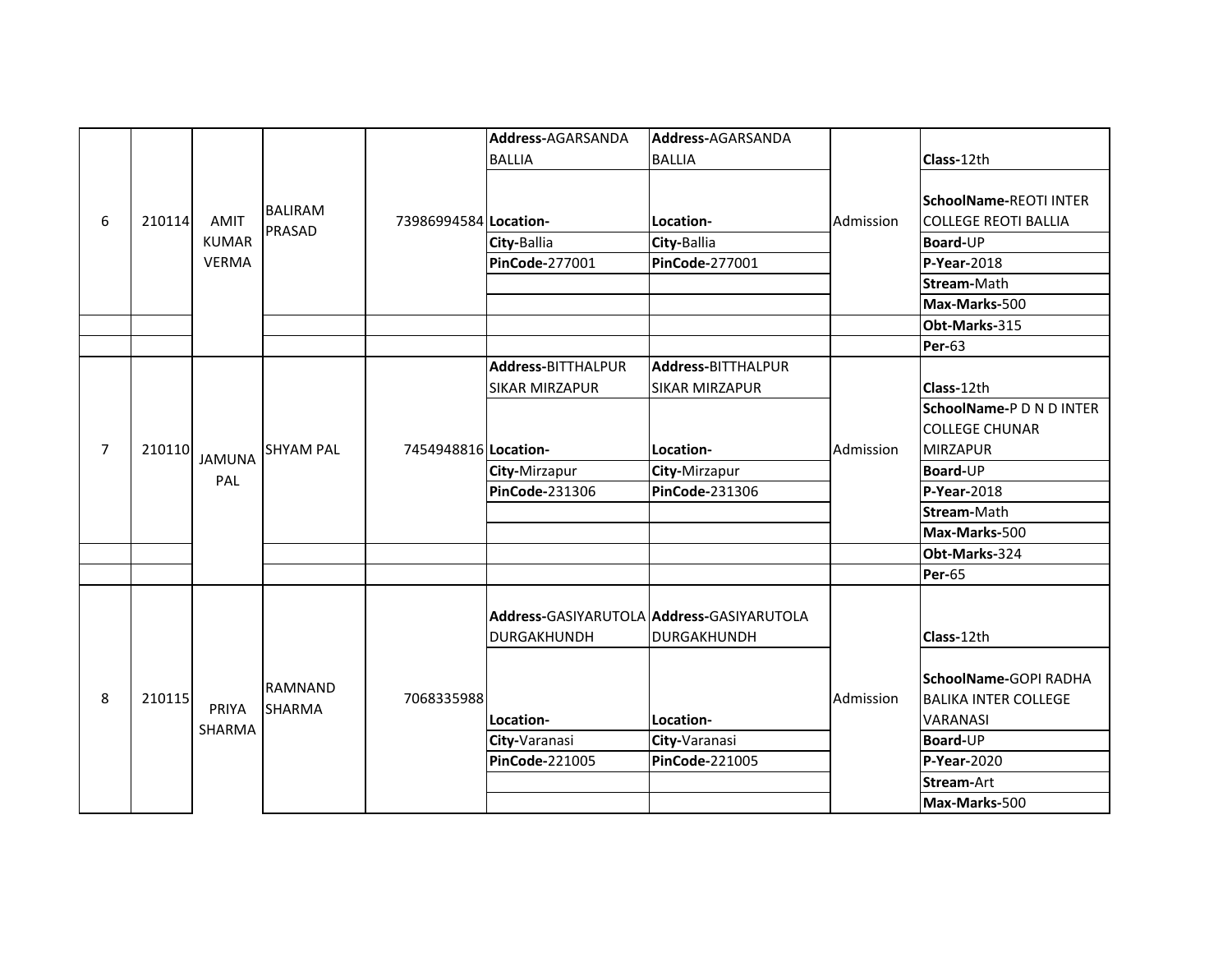|    |        |               |                     |                      |                          |                               |           | Obt-Marks-305              |
|----|--------|---------------|---------------------|----------------------|--------------------------|-------------------------------|-----------|----------------------------|
|    |        |               |                     |                      |                          |                               |           | <b>Per-62</b>              |
|    |        |               |                     |                      | <b>Address-LAVDEHA</b>   |                               |           |                            |
|    |        |               |                     |                      | <b>BARAUMASA</b>         | Address-LAVDEHA               |           |                            |
|    |        |               |                     |                      | <b>SULTANPUR</b>         | <b>BARAUMASA SULTANPUR</b>    |           | Class-12th                 |
|    |        |               |                     |                      |                          |                               |           |                            |
|    |        |               |                     |                      |                          |                               |           | SchoolName-MALAVIYA S N    |
| 9  | 210112 |               | <b>TEJ PRAKASH</b>  | 9695232373           |                          |                               | Admission | <b>INTER COLLEGE LANKA</b> |
|    |        | <b>BANDAN</b> |                     |                      | Location-                | Location-                     |           | <b>VARANASI</b>            |
|    |        | A             |                     |                      | City-Sultanpur           | City-Sultanpur                |           | Board-UP                   |
|    |        |               |                     |                      | <b>PinCode-228120</b>    | PinCode-228120                |           | P-Year-2021                |
|    |        |               |                     |                      |                          |                               |           | Stream-Art                 |
|    |        |               |                     |                      |                          |                               |           | Max-Marks-500              |
|    |        |               |                     |                      |                          |                               |           | Obt-Marks-269              |
|    |        |               |                     |                      |                          |                               |           | <b>Per-53</b>              |
|    |        |               |                     |                      | <b>Address-TAKTAKIYA</b> | <b>Address-TAKTAKIYA</b>      |           |                            |
|    |        |               |                     |                      | <b>KUSUMHI CHUNAR</b>    | <b>KUSUMHI CHUNAR</b>         |           | Class-12th                 |
|    |        |               |                     |                      |                          |                               |           | SchoolName-P SINGH         |
|    |        |               | LALBAHADUR          |                      |                          |                               |           | <b>SHANTI DEVI I C B</b>   |
| 10 | 210111 | <b>NITU</b>   | YADAV               | 9451527125 Location- |                          | Location-                     | Admission | <b>MIRZAPUR</b>            |
|    |        | YADAV         |                     |                      | City-Mirzapur            | City-Mirzapur                 |           | Board-UP                   |
|    |        |               |                     |                      | PinCode-231304           | PinCode-231304                |           | $P-Year-2021$              |
|    |        |               |                     |                      |                          |                               |           | <b>Stream-Art</b>          |
|    |        |               |                     |                      |                          |                               |           | Max-Marks-500              |
|    |        |               |                     |                      |                          |                               |           | Obt-Marks-350              |
|    |        |               |                     |                      |                          |                               |           | <b>Per-70</b>              |
|    |        |               |                     |                      | <b>Address-BHARAHI</b>   |                               |           |                            |
|    |        |               |                     |                      | <b>CHUNAR</b>            | <b>Address-BHARAHI CHUNAR</b> |           | Class-12th                 |
|    |        |               |                     |                      |                          |                               |           | SchoolName-HPSNPIC         |
|    |        |               |                     |                      |                          |                               |           | <b>RAMBAGH CHUNAR</b>      |
| 11 | 210122 | <b>NEHA</b>   | <b>SUBASH SINGH</b> | 7275388611 Location- |                          | Location-                     | Admission | <b>MIRZAPUR</b>            |
|    |        | <b>SINGH</b>  |                     |                      | City-Mirzapur            | City-Mirzapur                 |           | Board-UP                   |
|    |        |               |                     |                      | PinCode-231304           | PinCode-231304                |           | P-Year-2021                |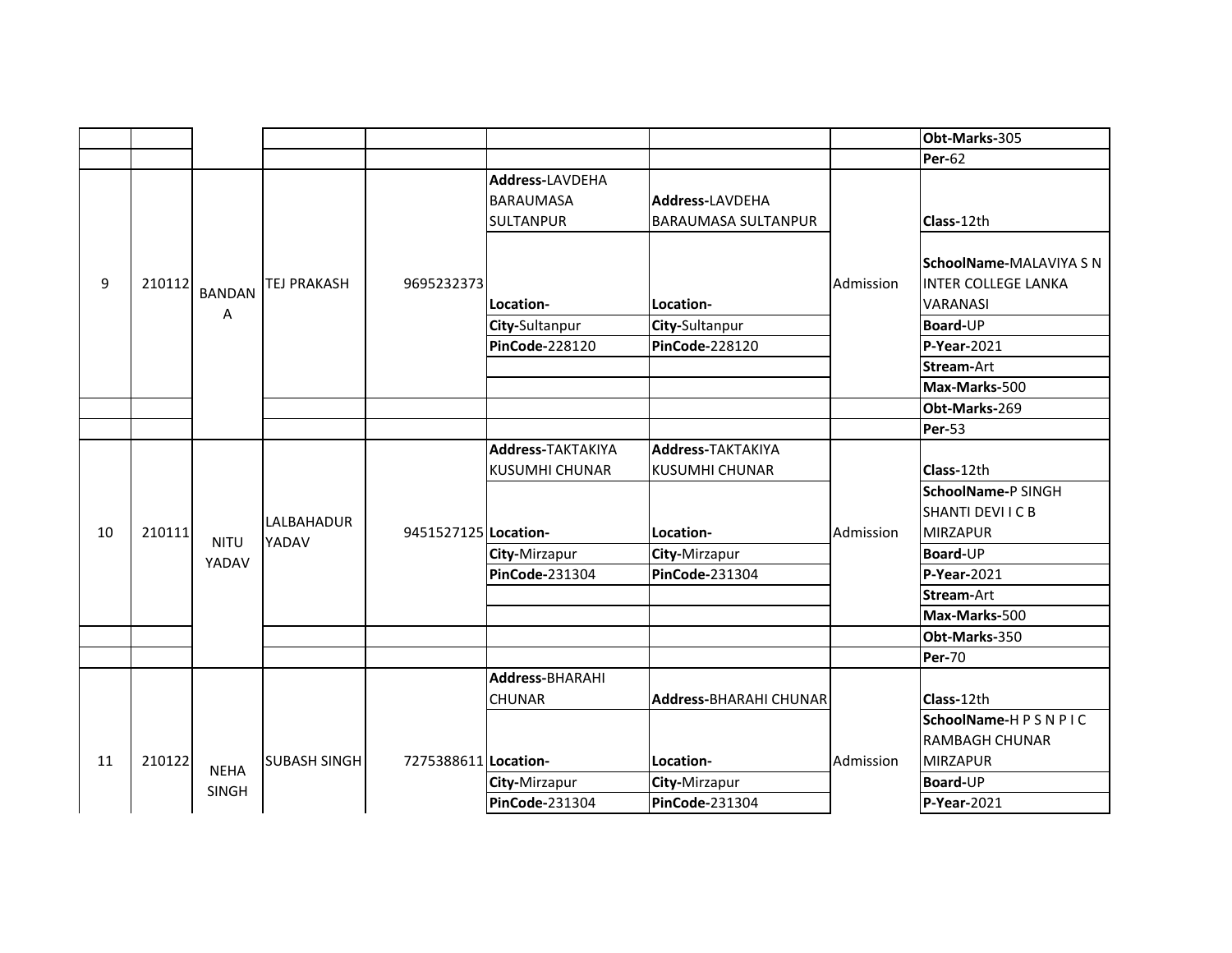|    |        |                              |                                   |            |                                                                           |                                                                               |           | Stream-Bio                                                                              |
|----|--------|------------------------------|-----------------------------------|------------|---------------------------------------------------------------------------|-------------------------------------------------------------------------------|-----------|-----------------------------------------------------------------------------------------|
|    |        |                              |                                   |            |                                                                           |                                                                               |           | Max-Marks-500                                                                           |
|    |        |                              |                                   |            |                                                                           |                                                                               |           | Obt-Marks-334                                                                           |
|    |        |                              |                                   |            |                                                                           |                                                                               |           | <b>Per-71</b>                                                                           |
|    |        |                              |                                   |            | <b>Address-IMILAYA</b><br><b>KHURD PATIHATA</b><br><b>CHUNAR</b>          | <b>Address-IMILAYA KHURD</b><br>PATIHATA CHUNAR                               |           | Class-12th                                                                              |
| 12 | 210079 | <b>VIJAY</b><br><b>BABU</b>  | <b>SANTOSH</b><br><b>KUMAR</b>    | 9452809551 | Location-<br>City-Mirzapur                                                | Location-<br>City-Mirzapur                                                    | Admission | <b>SchoolName-SGA PUBLIC</b><br><b>SCH SEMARA CHUNAR</b><br><b>MIRZAPUR</b><br>Board-UP |
|    |        |                              |                                   |            | PinCode-231304                                                            | PinCode-231304                                                                |           | P-Year-2021                                                                             |
|    |        |                              |                                   |            |                                                                           |                                                                               |           | Stream-Bio                                                                              |
|    |        |                              |                                   |            |                                                                           |                                                                               |           | Max-Marks-500                                                                           |
|    |        |                              |                                   |            |                                                                           |                                                                               |           | Obt-Marks-355                                                                           |
|    |        |                              |                                   |            |                                                                           |                                                                               |           | <b>Per-71</b>                                                                           |
|    |        |                              |                                   |            | Address-MAGADH<br><b>VIHAR COLONY</b><br>GARDANIBAGH<br>PHULWARI ANISABAD | <b>Address-MAGADH VIHAR</b><br><b>COLONY GARDANIBAGH</b><br>PHULWARI ANISABAD |           | Class-12th                                                                              |
| 13 | 210126 | <b>NISHU</b><br><b>SINGH</b> | <b>OM PRAKASH</b><br><b>SINGH</b> | 7320065611 | Location-                                                                 | Location-                                                                     | Admission | <b>SchoolName-J. D WOMES</b><br><b>COLLEGE PATANA</b>                                   |
|    |        |                              |                                   |            | City-Patna                                                                | City-Patna                                                                    |           | <b>Board-Other</b>                                                                      |
|    |        |                              |                                   |            | <b>PinCode-800002</b>                                                     | <b>PinCode-800002</b>                                                         |           | P-Year-2020                                                                             |
|    |        |                              |                                   |            |                                                                           |                                                                               |           | Stream-Art                                                                              |
|    |        |                              |                                   |            |                                                                           |                                                                               |           | Max-Marks-500                                                                           |
|    |        |                              |                                   |            |                                                                           |                                                                               |           | Obt-Marks-276                                                                           |
|    |        |                              |                                   |            |                                                                           |                                                                               |           | <b>Per-55</b>                                                                           |
|    |        |                              |                                   |            | Address-GOSAIPUR                                                          | Address-GOSAIPUR                                                              |           |                                                                                         |
|    |        |                              |                                   |            | <b>KUSUMHI CHUNAR</b>                                                     | KUSUMHI CHUNAR                                                                |           | Class-12th                                                                              |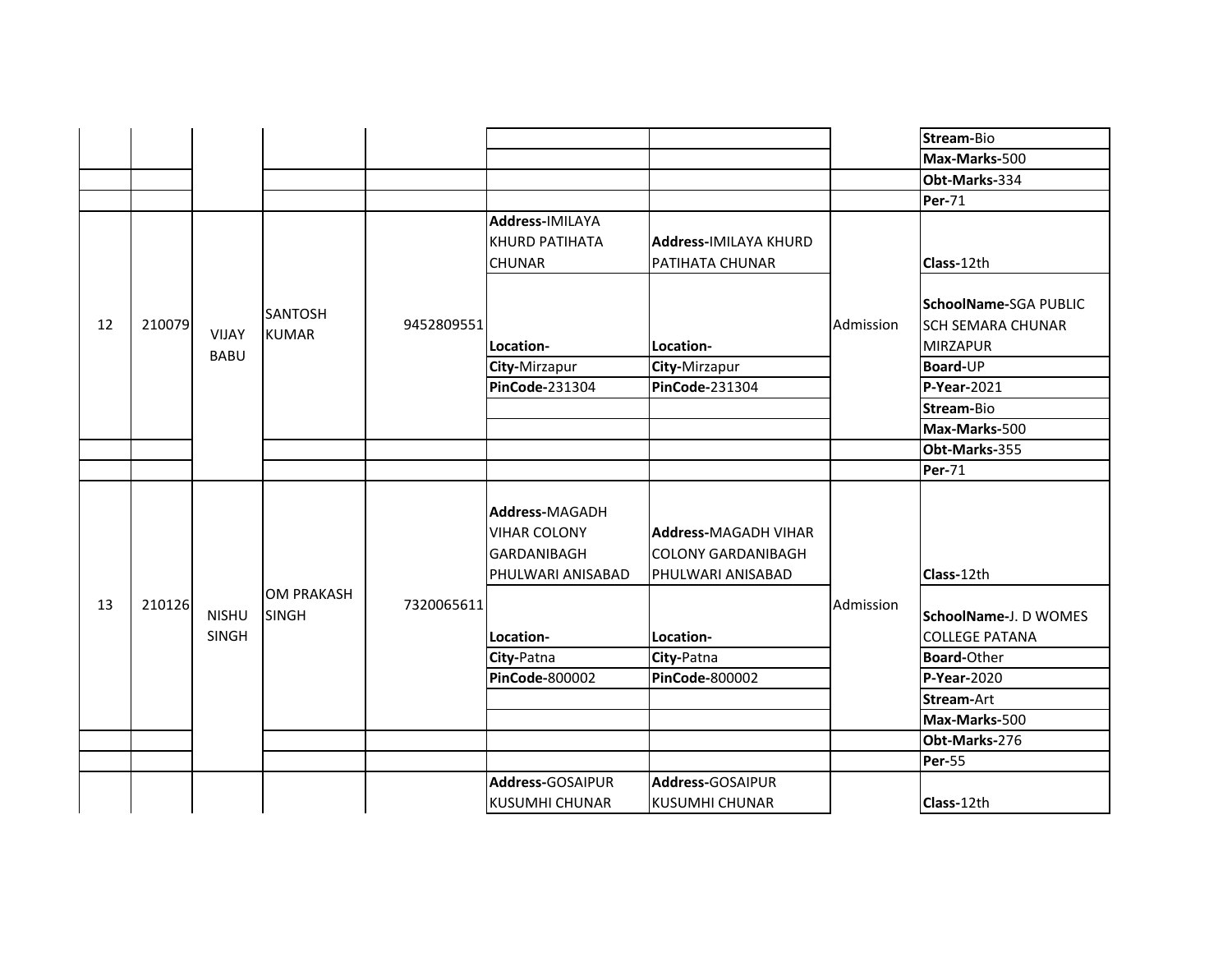| 14 | 210124 | ARCHANA SINGH<br><b>KUMARI</b> | KRISHNANAND                     | 9696626378 Location- | City-Mirzapur<br>PinCode-231304                      | Location-<br>City-Mirzapur<br><b>PinCode-231304</b>  | Admission | SchoolName-P SINGH<br>SHANTI DEVI I C B<br><b>MIRZAPUR</b><br>Board-UP<br>$P-Year-2021$<br>Stream-Art |
|----|--------|--------------------------------|---------------------------------|----------------------|------------------------------------------------------|------------------------------------------------------|-----------|-------------------------------------------------------------------------------------------------------|
|    |        |                                |                                 |                      |                                                      |                                                      |           | Max-Marks-500                                                                                         |
|    |        |                                |                                 |                      |                                                      |                                                      |           | Obt-Marks-330                                                                                         |
|    |        |                                |                                 |                      |                                                      |                                                      |           | <b>Per-66</b>                                                                                         |
|    |        |                                |                                 |                      | <b>Address-BADAHARIYA</b><br><b>BADSARA GHAZIPUR</b> | <b>Address-BADAHARIYA</b><br><b>BADSARA GHAZIPUR</b> |           | Class-12th                                                                                            |
| 15 | 210123 | ANSHU<br>YADAV                 | <b>RAMNIVAS</b><br>YADAV        | 7985229095           | Location-                                            | Location-                                            | Admission | SchoolName-DR S M<br><b>GLOBAL ACADEMY CHUNAR</b><br><b>MIRZAPUR</b>                                  |
|    |        |                                |                                 |                      | City-Ghazipur                                        | City-Ghazipur                                        |           | <b>Board-CBSE</b>                                                                                     |
|    |        |                                |                                 |                      | <b>PinCode-233232</b>                                | <b>PinCode-233232</b>                                |           | $P-Year-2021$                                                                                         |
|    |        |                                |                                 |                      |                                                      |                                                      |           | Stream-Bio                                                                                            |
|    |        |                                |                                 |                      |                                                      |                                                      |           | Max-Marks-500                                                                                         |
|    |        |                                |                                 |                      |                                                      |                                                      |           | Obt-Marks-353                                                                                         |
|    |        |                                |                                 |                      |                                                      |                                                      |           | <b>Per-71</b>                                                                                         |
|    |        |                                |                                 |                      | Address-KUBA KHUD<br><b>TARANGA</b>                  | Address-KUBA KHUD<br><b>TARANGA</b>                  |           | Class-12th                                                                                            |
| 16 | 210080 | <b>MAHIMA</b>                  | <b>RAMPYARE</b><br><b>SINGH</b> | 9559045508           | Location-                                            | Location-                                            | Admission | SchoolName-JANATA INT<br><b>ICOLL BARGAWAN KUBAN</b><br><b>MIRZAPUR</b>                               |
|    |        | <b>SINGH</b>                   |                                 |                      | City-Mirzapur                                        | City-Mirzapur                                        |           | Board-UP                                                                                              |
|    |        |                                |                                 |                      | PinCode-231304                                       | PinCode-231304                                       |           | P-Year-2018                                                                                           |
|    |        |                                |                                 |                      |                                                      |                                                      |           | Stream-Art                                                                                            |
|    |        |                                |                                 |                      |                                                      |                                                      |           | Max-Marks-500                                                                                         |
|    |        |                                |                                 |                      |                                                      |                                                      |           | Obt-Marks-308                                                                                         |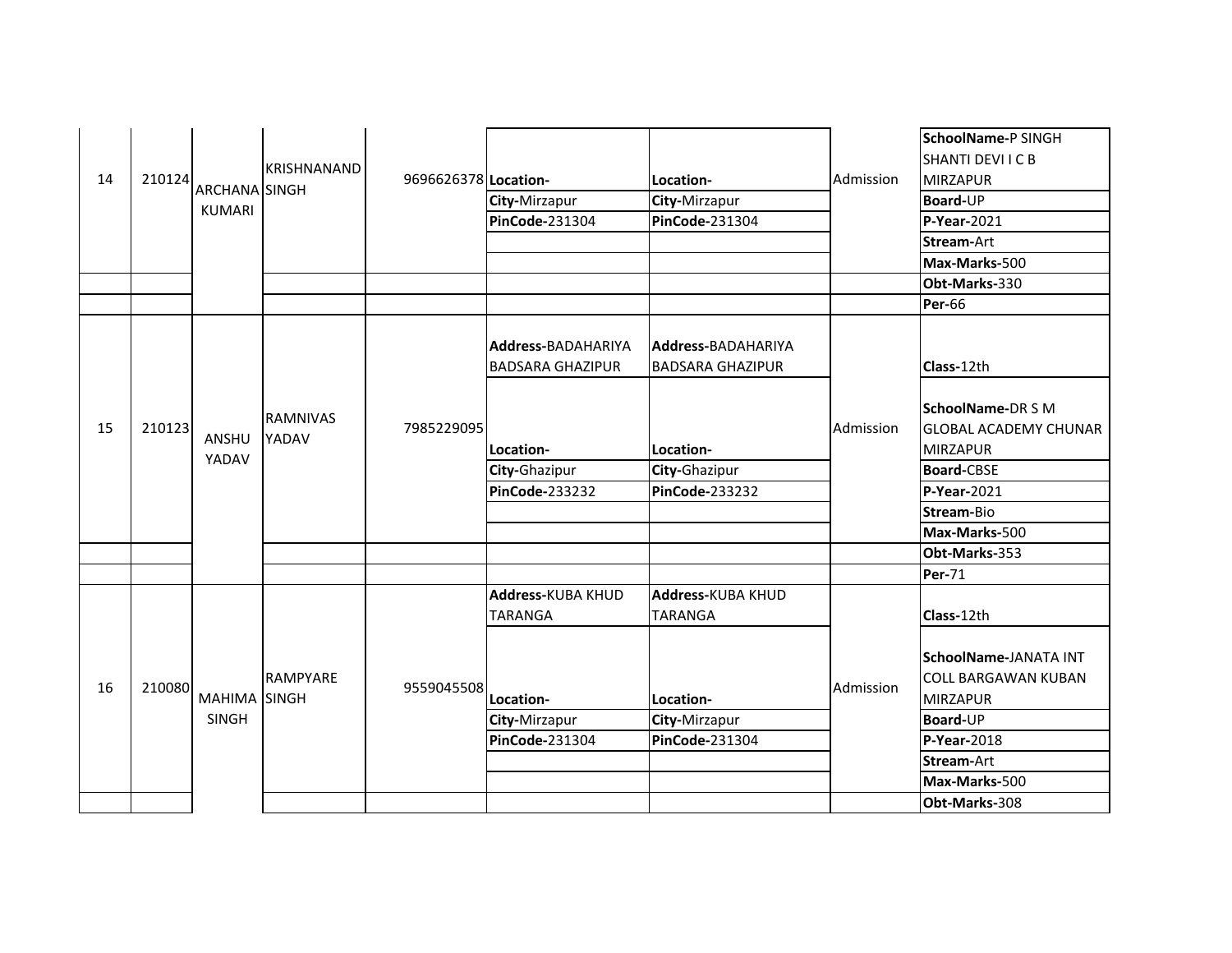|    |        |                  |                    |                      |                                         |                             |                                                                                                                                                                                                                                                                                                                                                                                                                                                                           | <b>Per-62</b> |
|----|--------|------------------|--------------------|----------------------|-----------------------------------------|-----------------------------|---------------------------------------------------------------------------------------------------------------------------------------------------------------------------------------------------------------------------------------------------------------------------------------------------------------------------------------------------------------------------------------------------------------------------------------------------------------------------|---------------|
|    |        |                  |                    |                      | Address-MAHAVIR                         | <b>Address-MAHAVIR</b>      |                                                                                                                                                                                                                                                                                                                                                                                                                                                                           |               |
|    |        |                  |                    |                      | <b>COLONY KESHARIPUR</b>                | <b>COLONY KESHARIPUR</b>    |                                                                                                                                                                                                                                                                                                                                                                                                                                                                           |               |
|    |        |                  |                    |                      | <b>PACMAIN GATE</b>                     | <b>PACMAIN GATE</b>         | Class-12th<br>SchoolName-OPEN<br>Admission<br><b>SCHOOLING</b><br><b>Board-Other</b><br><b>P-Year-2021</b><br>Stream-Bio<br>Max-Marks-500<br>Obt-Marks-386<br><b>Per-62</b><br>Class-12th<br>SchoolName-GOVT GIRLS<br>Admission<br><b>CHUNAR</b><br>Board-UP<br>P-Year-2021<br>Stream-Bio<br>Max-Marks-500<br>Obt-Marks-312<br><b>Per-62</b><br>Class-12th<br>SchoolName-BABA<br>Admission<br>SIDNNATH MIRZAPUR<br>Board-UP<br>P-Year-2021<br>Stream-Bio<br>Max-Marks-500 |               |
|    |        |                  | <b>HEMENDRA</b>    |                      |                                         |                             |                                                                                                                                                                                                                                                                                                                                                                                                                                                                           |               |
| 17 |        | 210098 PRIYADAR  | <b>KUMAR SINGH</b> | 9532419996 Location- |                                         | Location-                   |                                                                                                                                                                                                                                                                                                                                                                                                                                                                           |               |
|    |        | <b>DHINI</b>     |                    |                      | City-Varanasi                           | City-Varanasi               |                                                                                                                                                                                                                                                                                                                                                                                                                                                                           |               |
|    |        | SINGH            |                    |                      | <b>PinCode-221108</b>                   | <b>PinCode-221108</b>       |                                                                                                                                                                                                                                                                                                                                                                                                                                                                           |               |
|    |        |                  |                    |                      |                                         |                             |                                                                                                                                                                                                                                                                                                                                                                                                                                                                           |               |
|    |        |                  |                    |                      |                                         |                             |                                                                                                                                                                                                                                                                                                                                                                                                                                                                           |               |
|    |        |                  |                    |                      |                                         |                             |                                                                                                                                                                                                                                                                                                                                                                                                                                                                           |               |
|    |        |                  |                    |                      |                                         |                             |                                                                                                                                                                                                                                                                                                                                                                                                                                                                           |               |
|    |        |                  |                    |                      | Address-GANGESHWAR   Address-GANGESHWAR |                             |                                                                                                                                                                                                                                                                                                                                                                                                                                                                           |               |
|    |        |                  |                    |                      | <b>NATH CHUNAR</b>                      | <b>NATH CHUNAR</b>          |                                                                                                                                                                                                                                                                                                                                                                                                                                                                           |               |
|    |        |                  | LAVAKUSH           |                      |                                         |                             |                                                                                                                                                                                                                                                                                                                                                                                                                                                                           |               |
| 18 | 210104 | <b>VARSHIKA</b>  | <b>VISHWAKARM</b>  | 8081503049 Location- |                                         | Location-                   |                                                                                                                                                                                                                                                                                                                                                                                                                                                                           |               |
|    |        | <b>DEEP</b>      | A                  |                      | City-Mirzapur                           | City-Mirzapur               |                                                                                                                                                                                                                                                                                                                                                                                                                                                                           |               |
|    |        |                  |                    |                      | <b>PinCode-231304</b>                   | PinCode-231304              |                                                                                                                                                                                                                                                                                                                                                                                                                                                                           |               |
|    |        |                  |                    |                      |                                         |                             |                                                                                                                                                                                                                                                                                                                                                                                                                                                                           |               |
|    |        |                  |                    |                      |                                         |                             |                                                                                                                                                                                                                                                                                                                                                                                                                                                                           |               |
|    |        |                  |                    |                      |                                         |                             |                                                                                                                                                                                                                                                                                                                                                                                                                                                                           |               |
|    |        |                  |                    |                      |                                         |                             |                                                                                                                                                                                                                                                                                                                                                                                                                                                                           |               |
|    |        |                  |                    |                      | <b>Address-TENDUA</b>                   |                             |                                                                                                                                                                                                                                                                                                                                                                                                                                                                           |               |
|    |        |                  |                    |                      | <b>KALAN</b>                            | <b>Address-TENDUA KALAN</b> |                                                                                                                                                                                                                                                                                                                                                                                                                                                                           |               |
|    |        |                  |                    |                      |                                         |                             |                                                                                                                                                                                                                                                                                                                                                                                                                                                                           |               |
|    |        |                  |                    |                      |                                         |                             |                                                                                                                                                                                                                                                                                                                                                                                                                                                                           |               |
| 19 | 210068 |                  | <b>KISHORI PAL</b> | 9794407340 Location- |                                         | Location-                   |                                                                                                                                                                                                                                                                                                                                                                                                                                                                           |               |
|    |        | <b>VIKAS PAL</b> |                    |                      | City-Mirzapur                           | City-Mirzapur               |                                                                                                                                                                                                                                                                                                                                                                                                                                                                           |               |
|    |        |                  |                    |                      | PinCode-231001                          | PinCode-231001              |                                                                                                                                                                                                                                                                                                                                                                                                                                                                           |               |
|    |        |                  |                    |                      |                                         |                             |                                                                                                                                                                                                                                                                                                                                                                                                                                                                           |               |
|    |        |                  |                    |                      |                                         |                             |                                                                                                                                                                                                                                                                                                                                                                                                                                                                           |               |
|    |        |                  |                    |                      |                                         |                             |                                                                                                                                                                                                                                                                                                                                                                                                                                                                           | Obt-Marks-321 |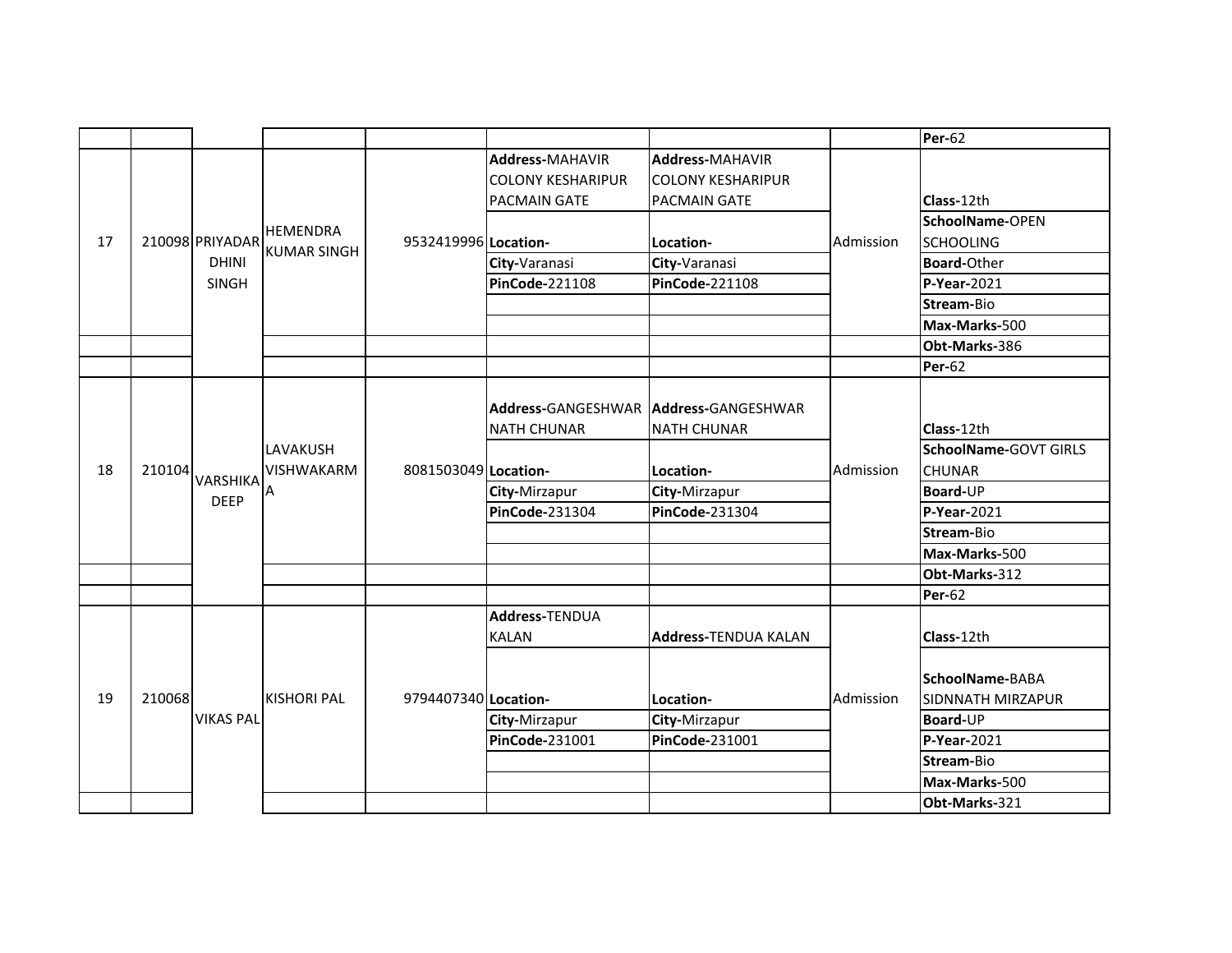|    |        |                |                          |                      |                         |                                |           | <b>Per-64</b>                                                                                                                                                                                                                                                                                                                                                                                                                                                                  |
|----|--------|----------------|--------------------------|----------------------|-------------------------|--------------------------------|-----------|--------------------------------------------------------------------------------------------------------------------------------------------------------------------------------------------------------------------------------------------------------------------------------------------------------------------------------------------------------------------------------------------------------------------------------------------------------------------------------|
|    |        |                |                          |                      | Address-GHASIPUR        |                                |           |                                                                                                                                                                                                                                                                                                                                                                                                                                                                                |
|    |        |                |                          |                      | <b>BASADI ADHWAR</b>    | <b>Address-GHASIPUR BASADI</b> |           |                                                                                                                                                                                                                                                                                                                                                                                                                                                                                |
|    |        |                |                          |                      | <b>CHUNAR</b>           | <b>ADHWAR CHUNAR</b>           |           | Class-12th<br><b>SchoolName-S P INTER</b><br><b>COLLEGE KOLNA CHUNAR</b><br><b>MIRZAPUR</b><br><b>Board-UP</b><br>$P-Year-2021$<br>Stream-Bio<br>Max-Marks-1000<br>Obt-Marks-733<br><b>Per-73</b><br>Class-12th<br>SchoolName-KISAN INTER<br><b>COLLEGE MIRZAMURAD</b><br><b>VARANASI</b><br><b>Board-UP</b><br>P-Year-2019<br>Stream-Bio<br>Max-Marks-1000<br>Obt-Marks-673<br><b>Per-67</b><br>Class-12th<br>SchoolName-MBRIC<br><b>NASARATPUR BARAHI</b><br><b>GHAZIPUR</b> |
|    |        |                |                          |                      |                         |                                |           |                                                                                                                                                                                                                                                                                                                                                                                                                                                                                |
|    |        |                |                          |                      |                         |                                |           |                                                                                                                                                                                                                                                                                                                                                                                                                                                                                |
| 20 | 210133 | <b>INDRESH</b> | <b>RAMJI SINGH</b>       | 7905774834           |                         |                                | Admission |                                                                                                                                                                                                                                                                                                                                                                                                                                                                                |
|    |        | SINGH          |                          |                      | Location-               | Location-                      |           |                                                                                                                                                                                                                                                                                                                                                                                                                                                                                |
|    |        |                |                          |                      | City-Mirzapur           | City-Mirzapur                  |           |                                                                                                                                                                                                                                                                                                                                                                                                                                                                                |
|    |        |                |                          |                      | PinCode-231301          | PinCode-231301                 |           |                                                                                                                                                                                                                                                                                                                                                                                                                                                                                |
|    |        |                |                          |                      |                         |                                |           |                                                                                                                                                                                                                                                                                                                                                                                                                                                                                |
|    |        |                |                          |                      |                         |                                |           |                                                                                                                                                                                                                                                                                                                                                                                                                                                                                |
|    |        |                |                          |                      |                         |                                |           |                                                                                                                                                                                                                                                                                                                                                                                                                                                                                |
|    |        |                |                          |                      |                         |                                |           |                                                                                                                                                                                                                                                                                                                                                                                                                                                                                |
|    |        |                |                          |                      |                         |                                |           |                                                                                                                                                                                                                                                                                                                                                                                                                                                                                |
|    |        |                |                          |                      | Address-NARAYANPUR      | Address-NARAYANPUR             |           |                                                                                                                                                                                                                                                                                                                                                                                                                                                                                |
|    |        |                |                          |                      | <b>KANIYAR</b>          | <b>KANIYAR</b>                 |           |                                                                                                                                                                                                                                                                                                                                                                                                                                                                                |
|    |        |                |                          |                      |                         |                                |           |                                                                                                                                                                                                                                                                                                                                                                                                                                                                                |
|    |        |                |                          |                      |                         |                                |           |                                                                                                                                                                                                                                                                                                                                                                                                                                                                                |
| 21 | 210134 | <b>ASHISH</b>  | <b>BACHCHA LAL</b>       | 9696352704           |                         |                                | Admission |                                                                                                                                                                                                                                                                                                                                                                                                                                                                                |
|    |        | <b>PATEL</b>   |                          |                      | Location-               | Location-                      |           |                                                                                                                                                                                                                                                                                                                                                                                                                                                                                |
|    |        |                |                          |                      | City-Varanasi           | City-Varanasi                  |           |                                                                                                                                                                                                                                                                                                                                                                                                                                                                                |
|    |        |                |                          |                      | <b>PinCode-221204</b>   | PinCode-221204                 |           |                                                                                                                                                                                                                                                                                                                                                                                                                                                                                |
|    |        |                |                          |                      |                         |                                |           |                                                                                                                                                                                                                                                                                                                                                                                                                                                                                |
|    |        |                |                          |                      |                         |                                |           |                                                                                                                                                                                                                                                                                                                                                                                                                                                                                |
|    |        |                |                          |                      |                         |                                |           |                                                                                                                                                                                                                                                                                                                                                                                                                                                                                |
|    |        |                |                          |                      |                         |                                |           |                                                                                                                                                                                                                                                                                                                                                                                                                                                                                |
|    |        |                |                          |                      | <b>Address-SHAHPUR</b>  | <b>Address-SHAHPUR USARI</b>   |           |                                                                                                                                                                                                                                                                                                                                                                                                                                                                                |
|    |        |                |                          |                      | <b>USARI BASVDEVPUR</b> | <b>BASVDEVPUR</b>              |           |                                                                                                                                                                                                                                                                                                                                                                                                                                                                                |
|    |        |                |                          |                      |                         |                                |           |                                                                                                                                                                                                                                                                                                                                                                                                                                                                                |
|    |        |                |                          |                      |                         |                                |           |                                                                                                                                                                                                                                                                                                                                                                                                                                                                                |
| 22 |        |                | 210135 SATYEND MOHAN RAM | 9793238565 Location- |                         | Location-                      | Admission |                                                                                                                                                                                                                                                                                                                                                                                                                                                                                |
|    |        | <b>RA</b>      |                          |                      | City-Ghazipur           | City-Ghazipur                  |           | Board-UP                                                                                                                                                                                                                                                                                                                                                                                                                                                                       |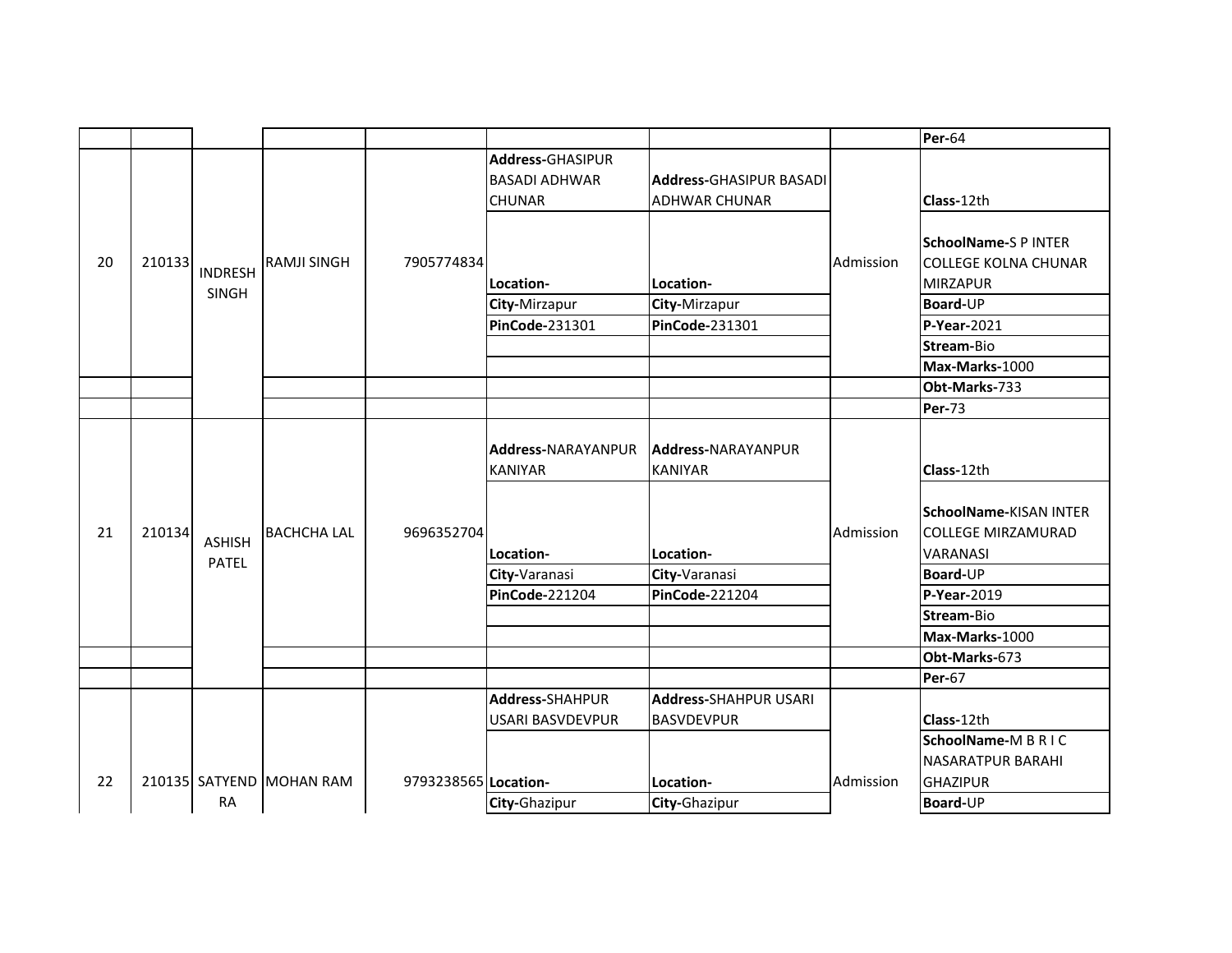|    |        | <b>KUMAR</b>                      |                                 |                      | <b>PinCode-233222</b>                               | <b>PinCode-233222</b>                               |           | P-Year-2018                                                                                    |
|----|--------|-----------------------------------|---------------------------------|----------------------|-----------------------------------------------------|-----------------------------------------------------|-----------|------------------------------------------------------------------------------------------------|
|    |        |                                   |                                 |                      |                                                     |                                                     |           | Stream-Math                                                                                    |
|    |        |                                   |                                 |                      |                                                     |                                                     |           | Max-Marks-500                                                                                  |
|    |        |                                   |                                 |                      |                                                     |                                                     |           | Obt-Marks-318                                                                                  |
|    |        |                                   |                                 |                      |                                                     |                                                     |           | <b>Per-64</b>                                                                                  |
|    |        |                                   |                                 |                      | <b>Address-CHANDITARA</b><br><b>SHAHUPURI CHAND</b> | <b>Address-CHANDITARA</b><br><b>SHAHUPURI CHAND</b> |           | Class-12th                                                                                     |
| 23 | 210136 | RAJAT<br>PRAKASH TIWARI<br>TIWARI | <b>SHASHI</b><br><b>PRAKASH</b> | 8738838428           | Location-                                           | Location-                                           | Admission | SchoolName-RAJKIYA<br><b>AASHRAM PADDHATI</b><br>VIDYALAYA GOLABAD<br><b>NAUGARH CHANDAULI</b> |
|    |        |                                   |                                 |                      | City-Varanasi                                       | City-Varanasi                                       |           | Board-UP                                                                                       |
|    |        |                                   |                                 |                      | PinCode-221009                                      | <b>PinCode-221009</b>                               |           | P-Year-2021                                                                                    |
|    |        |                                   |                                 |                      |                                                     |                                                     |           | <b>Stream-Art</b>                                                                              |
|    |        |                                   |                                 |                      |                                                     |                                                     |           | Max-Marks-500                                                                                  |
|    |        |                                   |                                 |                      |                                                     |                                                     |           | Obt-Marks-274                                                                                  |
|    |        |                                   |                                 |                      |                                                     |                                                     |           | <b>Per-55</b>                                                                                  |
|    |        |                                   |                                 |                      | Address-RAMBHAGH<br><b>CHUNAR</b>                   | Address-RAMBHAGH<br><b>CHUNAR</b>                   |           | Class-12th                                                                                     |
| 24 | 210137 | <b>KUMAR</b>                      | <b>NAGENDRA</b><br><b>KUMAR</b> | 7897002234 Location- |                                                     | Location-                                           | Admission | SchoolName-HPSNPIC<br><b>RAMBAGH CHUNAR</b><br><b>MIRZAPUR</b>                                 |
|    |        |                                   |                                 |                      | City-Mirzapur                                       | City-Mirzapur                                       |           | Board-UP                                                                                       |
|    |        | <b>GYANESH</b>                    |                                 |                      | PinCode-231304                                      | PinCode-231304                                      |           | $P-Year-2021$                                                                                  |
|    |        |                                   |                                 |                      |                                                     |                                                     |           | Stream-Art                                                                                     |
|    |        |                                   |                                 |                      |                                                     |                                                     |           | Max-Marks-500                                                                                  |
|    |        |                                   |                                 |                      |                                                     |                                                     |           | Obt-Marks-373                                                                                  |
|    |        |                                   |                                 |                      |                                                     |                                                     |           | <b>Per-75</b>                                                                                  |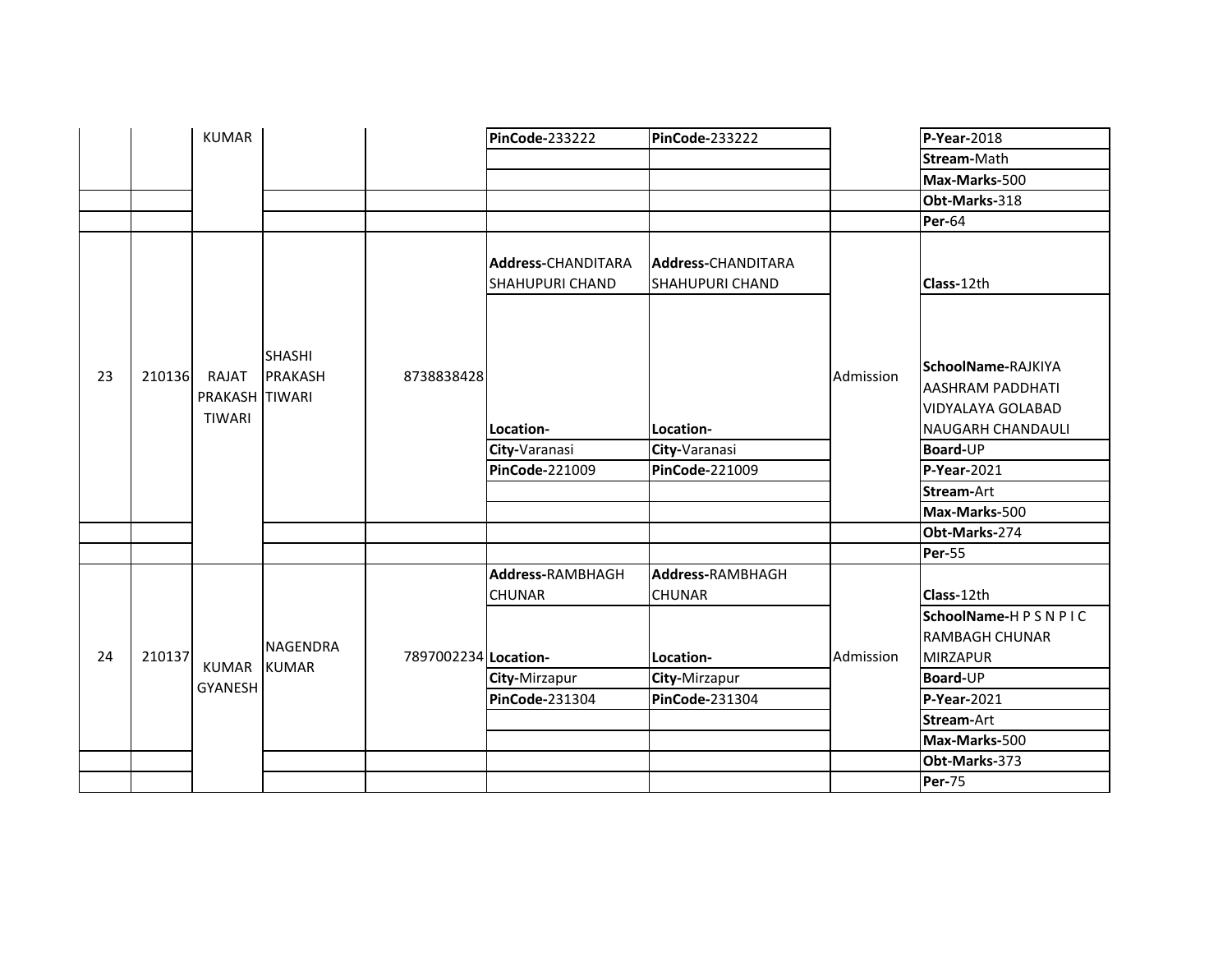|    |        |                                    |                                  |            | Address-JAMUHAR<br><b>CHUNAR</b>                                 | Address-JAMUHAR<br><b>CHUNAR</b>                                 |           | Class-12th                                                                                                                         |
|----|--------|------------------------------------|----------------------------------|------------|------------------------------------------------------------------|------------------------------------------------------------------|-----------|------------------------------------------------------------------------------------------------------------------------------------|
| 25 | 210138 | ROSHANI JAISWAL<br><b>JAISWAL</b>  | RAMBHAJAN                        | 7355126701 | Location-<br>City-Mirzapur<br><b>PinCode-231304</b>              | Location-<br>City-Mirzapur<br><b>PinCode-231304</b>              | Admission | <b>SchoolName-DRSM</b><br><b>GLOBAL ACADEMY CHUNAR</b><br><b>MIRZAPUR</b><br><b>Board-CBSE</b><br><b>P-Year-2021</b><br>Stream-Art |
|    |        |                                    |                                  |            |                                                                  |                                                                  |           | Max-Marks-500                                                                                                                      |
|    |        |                                    |                                  |            |                                                                  |                                                                  |           | Obt-Marks-314                                                                                                                      |
|    |        |                                    |                                  |            |                                                                  |                                                                  |           | <b>Per-63</b>                                                                                                                      |
|    |        |                                    |                                  |            | <b>Address-MARUTI</b><br><b>NAGAR COLONY</b><br>SAMANEGHAT LANKA | <b>Address-MARUTI NAGAR</b><br><b>COLONY SAMANEGHAT</b><br>LANKA |           | Class-12th                                                                                                                         |
| 26 | 210297 | <b>ANUR</b><br><b>UPADHYA</b><br>Y | <b>BINDRA</b><br><b>UPADHYAY</b> | 9980192990 | Location-                                                        | Location-                                                        | Admission | SchoolName-SUNBEAM<br><b>ACADEMY SAMNE GHAT</b><br><b>LANKA VARANASI</b>                                                           |
|    |        |                                    |                                  |            | City-Mirzapur                                                    | City-Mirzapur                                                    |           | <b>Board-CBSE</b>                                                                                                                  |
|    |        |                                    |                                  |            | PinCode-221011                                                   | PinCode-221011                                                   |           | P-Year-2021                                                                                                                        |
|    |        |                                    |                                  |            |                                                                  |                                                                  |           | Stream-Commerce                                                                                                                    |
|    |        |                                    |                                  |            |                                                                  |                                                                  |           | Max-Marks-500                                                                                                                      |
|    |        |                                    |                                  |            |                                                                  |                                                                  |           | Obt-Marks-348                                                                                                                      |
|    |        |                                    |                                  |            |                                                                  |                                                                  |           | Per-70                                                                                                                             |
|    |        |                                    |                                  |            | <b>Address-RAMPUR</b><br><b>CHAMARAHI</b><br>RAMPUKALA CHAKIYA   | <b>Address-RAMPUR</b><br>CHAMARAHI RAMPUKALA<br><b>CHAKIYA</b>   |           | Class-12th                                                                                                                         |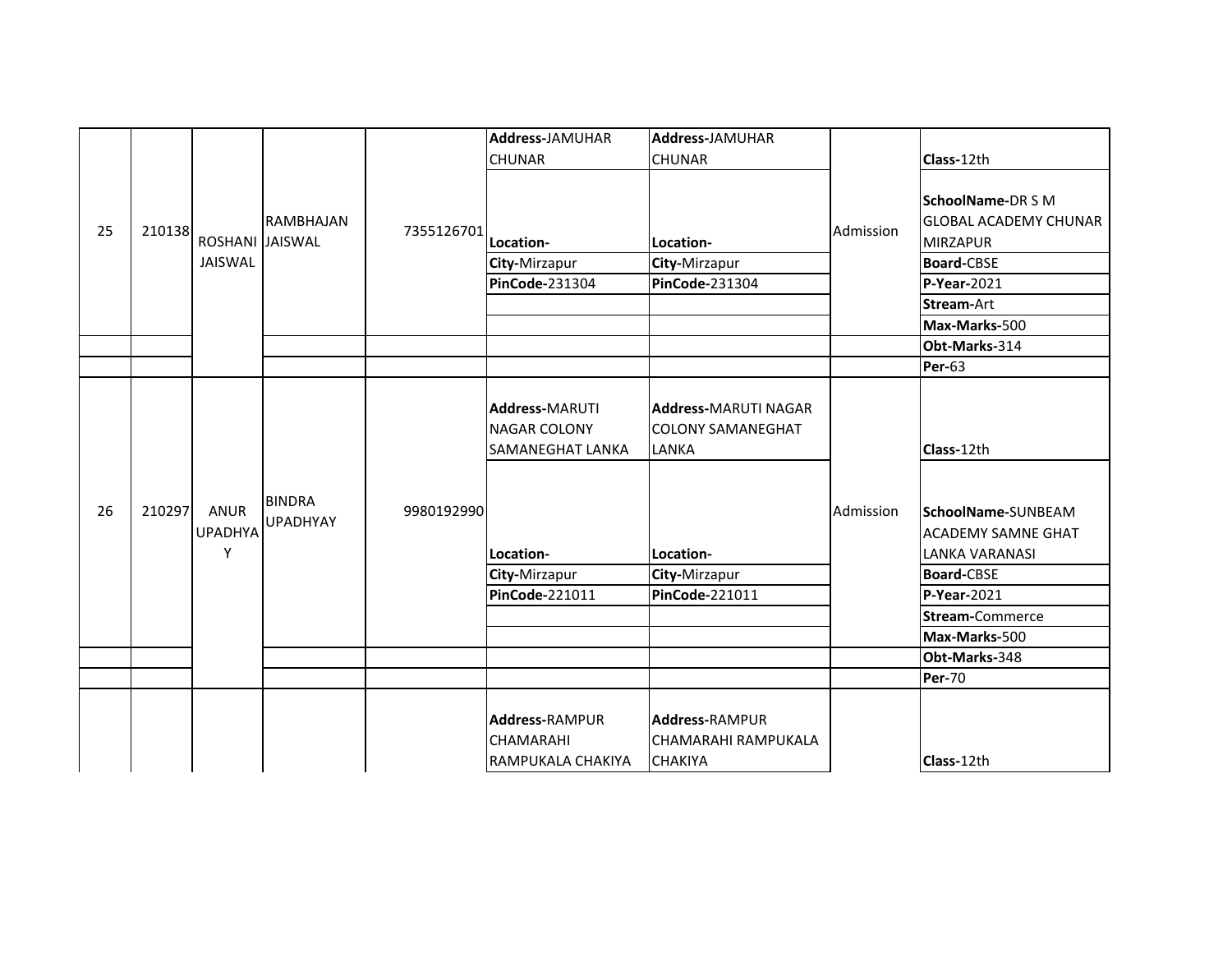| 27 | 210296 | <b>ROHAN</b><br>YADAV | <b>RAMKARAN</b><br>YADAV    | 9118269333 | Location-<br>City-Mirzapur<br>PinCode-232103                                                                 | Location-<br>City-Mirzapur<br>PinCode-232103                                     | Admission | <b>SchoolName-UDAI PRATAP</b><br><b>INTER COLLEGE VARANASI</b><br>Board-UP<br>P-Year-2021<br>Stream-Art<br>Max-Marks-500                                      |
|----|--------|-----------------------|-----------------------------|------------|--------------------------------------------------------------------------------------------------------------|----------------------------------------------------------------------------------|-----------|---------------------------------------------------------------------------------------------------------------------------------------------------------------|
|    |        |                       |                             |            |                                                                                                              |                                                                                  |           | Obt-Marks-310                                                                                                                                                 |
|    |        |                       |                             |            |                                                                                                              |                                                                                  |           | <b>Per-69</b>                                                                                                                                                 |
|    |        |                       |                             |            | Address-BUNDEL                                                                                               | <b>Address-BUNDEL KHANDI</b>                                                     |           |                                                                                                                                                               |
|    |        |                       |                             |            | KHANDI LADHA LANE                                                                                            | <b>LADHA LANE</b>                                                                |           | Class-12th                                                                                                                                                    |
| 28 | 210292 | AYUSH<br>YADAV        | <b>VIMAL KUMAR</b><br>YADAV |            | 7007368542 Location-BUNDEL<br>KHANDI LADHA LANE<br>City-Mirzapur<br><b>PinCode-231001</b>                    | Location-BUNDEL KHANDI<br><b>LADHA LANE</b><br>City-Mirzapur<br>PinCode-231001   | Admission | SchoolName-VARDHAMAN<br><b>PUBLIC SCH</b><br>MUSSAFFARGANJ,<br><b>MIRZAPUR</b><br><b>Board-CBSE</b><br>P-Year-2021<br><b>Stream-Commerce</b><br>Max-Marks-600 |
|    |        |                       |                             |            |                                                                                                              |                                                                                  |           | Obt-Marks-342                                                                                                                                                 |
|    |        |                       |                             |            |                                                                                                              |                                                                                  |           | <b>Per-58</b>                                                                                                                                                 |
| 29 | 210300 | <b>VISHAL</b>         | <b>JAYPRAKASH</b>           | 8303596143 | Address-KASHIPURAM<br><b>COLONY SEERGHAT</b><br>RAVIDAS TEMPLE BHU<br>Location-<br>City-Varanasi<br>PinCode- | Address-MANIYARPUR<br>NANDANA AZAMGARH<br>Location-<br>City-Azamgarh<br>PinCode- | Admission | Class-12th<br>SchoolName-<br>Board-UP<br>P-Year-2021<br>Stream-Bio<br>Max-Marks-500                                                                           |
|    |        |                       |                             |            |                                                                                                              |                                                                                  |           | Obt-Marks-378                                                                                                                                                 |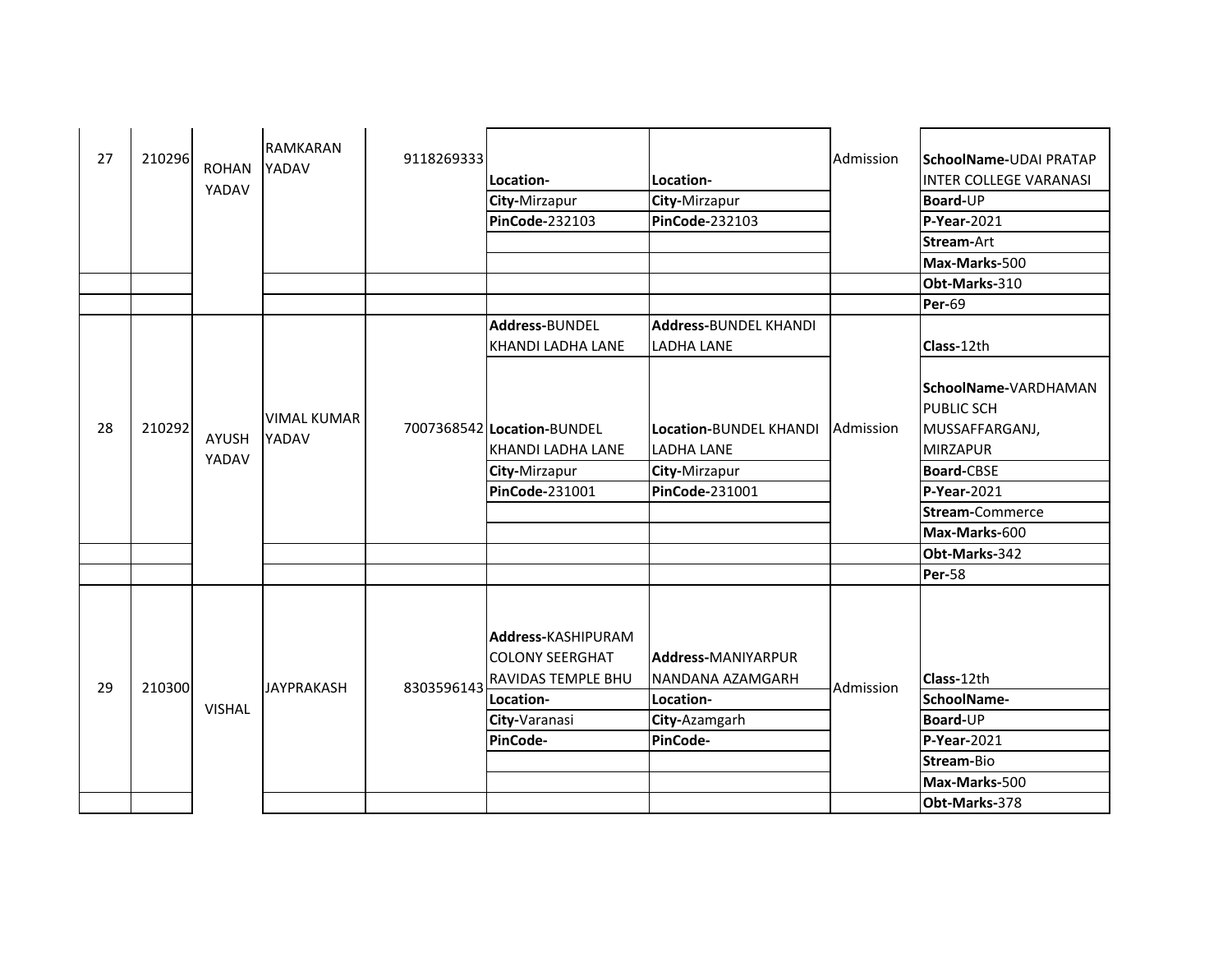|    |        |                               |                                   |            |                                                                                                                 |                                                                           |           | Per-76                                                                                                                         |
|----|--------|-------------------------------|-----------------------------------|------------|-----------------------------------------------------------------------------------------------------------------|---------------------------------------------------------------------------|-----------|--------------------------------------------------------------------------------------------------------------------------------|
| 30 | 210411 | <b>SHILPA</b><br><b>PATEL</b> | <b>RAMACHAL</b><br><b>PATEL</b>   | 9129447221 | Address-CHOTALALPUR   Address-CHOTALALPUR<br>PANDEYPUR VARANASI<br>Location-<br>City-Varanasi<br>PinCode-221002 | PANDEYPUR VARANASI<br>Location-<br>City-Varanasi<br><b>PinCode-221002</b> | Admission | Class-12th<br>SchoolName-VIDYA VIHAR<br><b>INTER COLL SALARPUR</b><br><b>VARANASI</b><br>Board-UP<br>P-Year-2019<br>Stream-Bio |
|    |        |                               |                                   |            |                                                                                                                 |                                                                           |           | Max-Marks-500                                                                                                                  |
|    |        |                               |                                   |            |                                                                                                                 |                                                                           |           | Obt-Marks-357                                                                                                                  |
|    |        |                               |                                   |            |                                                                                                                 |                                                                           |           | <b>Per-71</b>                                                                                                                  |
|    |        |                               |                                   |            | Address-CHOTALALPUR   Address-CHOTALALPUR<br>PANDEYPUR                                                          | PANDEYPUR                                                                 |           | Class-12th                                                                                                                     |
| 31 | 210412 | <b>RITU</b>                   | <b>RAM ANCHAL</b><br><b>PATEL</b> | 9129447221 | Location-                                                                                                       | Location-                                                                 | Admission | SchoolName-VIDYA VIHAR<br><b>INTER COLL SALARPUR</b><br><b>VARANASI</b>                                                        |
|    |        | <b>PATEL</b>                  |                                   |            | City-Varanasi                                                                                                   | City-Varanasi                                                             |           | Board-UP                                                                                                                       |
|    |        |                               |                                   |            | <b>PinCode-221002</b>                                                                                           | <b>PinCode-221002</b>                                                     |           | P-Year-2021                                                                                                                    |
|    |        |                               |                                   |            |                                                                                                                 |                                                                           |           | Stream-Bio                                                                                                                     |
|    |        |                               |                                   |            |                                                                                                                 |                                                                           |           | Max-Marks-500                                                                                                                  |
|    |        |                               |                                   |            |                                                                                                                 |                                                                           |           | Obt-Marks-354                                                                                                                  |
|    |        |                               |                                   |            |                                                                                                                 |                                                                           |           | <b>Per-71</b>                                                                                                                  |
|    |        |                               |                                   |            | Address-RUHELAPUR<br><b>KUSUMHI</b>                                                                             | Address-RUHELAPUR<br><b>KUSUMHI</b>                                       |           | Class-12th                                                                                                                     |
|    |        |                               |                                   |            | Location-CHUNAR                                                                                                 | Location-CHUNAR                                                           |           | SchoolName-                                                                                                                    |
|    |        | JYOTI                         | SIYARAM                           |            | City-Mirzapur                                                                                                   | City-Mirzapur                                                             |           | Board-UP                                                                                                                       |
| 32 | 210413 | <b>CINIGH</b>                 | <b>CINIGH</b>                     | 7897062821 | PinCode-231304                                                                                                  | <b>PinCode-231304</b>                                                     | Admission | P-Year-2020                                                                                                                    |